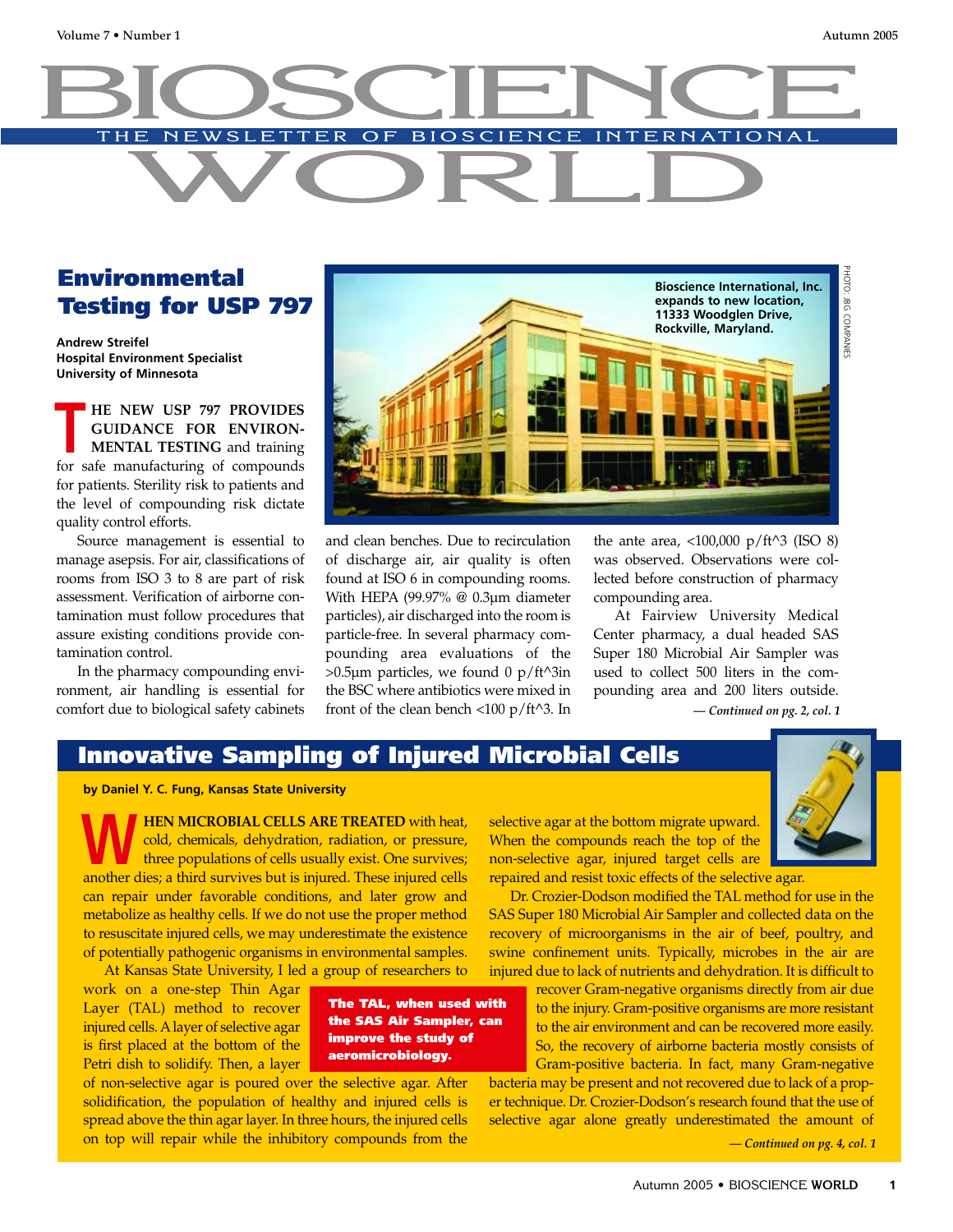# **SAS is Twenty-five**

**By Roberto Ligugnana Managing Director, International PBI**

**HE SURFACE AIR SYSTEM (SAS) MICROBIOLOGICAL AIR SAMPLER** was invented by brothers, Roberto and Sandro **EXECUTE AIR STSTEM (SAS)**<br> **MICROBIOLOGICAL AIR SAMPLER** was<br>
invented by brothers, Roberto and Sandro<br>
Ligugnana, directors of Pool Bioanalysis Italiana Company (PBI) in Milan, Italy in 1979.

The SAS concept was to improve an existing non-portable impaction-style microbiological air sampler that required glass petri plates and connection of a main 110 Volts power supply and a heavy separate vacuum pump. The SAS provided a more efficient portable sampler using a standard disposable contact plate. With contact plates, the SAS provided a more direct impaction of the sampled air onto the agar surface for greater collection efficiency.

A cardboard pre-prototype of the SAS paved the way for the first SAS prototype made from PVS and the final prototype cast in anodized aluminum. In a few years, lead battery packs were upgraded to compact NiCad batteries and later to NiMH battery packs

### **Testing for USP 797**

*Continued from pg. 1*

Samples collected on Malt Extract Agar and Plate Count Agar were incubated at 25C and 35C respectively. MEA has a bacterial inhibitor for fungal air quality and the PCA allows for bacteria and

| cfu/m^3    |           |                      |
|------------|-----------|----------------------|
| Location   | 25C fungi | 35C bacteria + fungi |
| Outdoors   | 700       | 80                   |
| Ante area  | 16        | 6                    |
| <b>BSC</b> | 0>        | 0>                   |
| Fill area  | 18        |                      |

fungal growth. Most fungi grow at 25C and are inhibited at 35C. Isolates were counted after 72 hours and counts adjusted to colony forming units per cubic meter. Opportunistic fungal pathogens, e.g. *Aspergillus* fumigatus, grow at body temperature. (see chart)

The area has a 90% efficient filter system with area pressurized airflow to less clean areas. During renovation, pressure relationship is not ideal at 0.003 inches of water column and should be adjusted to provide 0.01" wc, which represents air velocity of 400 linear feet per minute.

The expectation is cleanest areas

to provide a light enclosed power supply with seven-hour battery life.

The first microbiological test of SAS was performed in a small laboratory at PBI using a cosmetic

sprayer to distribute an aerosol of *Bacillus subtilis* in the air. Validation tests were conducted at the microbiological laboratories of the international company, Farmitalia. In 1980, the first lot of 25 SAS units was produced in the Monza factory of PBI. The SAS has been used by cosmonauts and astronauts in the international space stations for the past ten years. Since its inception twenty-five years ago, more than twenty different SAS models have been produced to serve the pharmaceutical, food, clinical and industrial sectors worldwide. **■**

**Clockwise from top left: Brothers, Sandro (left) and Roberto Ligugnana – Inventors of SAS Air Sampler. Roberto Ligugnana and grandson, Andrea, at PBI anniversary ribbon cutting ceremony. Cosmonaut with early model SAS on the space station.** 

with lowest counts. Data should represent a rank order reduction of airborne microbial particles reflecting clean-cleanercleanest air quality compared to outside. Cleanest area should be the biological safety cabinet.

### **Interpretation of Healthcare Air Sampling Data**

#### **Rank order analysis**

- Lowest counts of microbes in the areas with best ventilation
- Ventilation parameters: filtration, air exchanges and pressure
- Comparison data necessary with outdoor control

#### **Qualitative analysis**

- Pathogen recovery *(Aspergillus)*
- Homogeneous population (versus heterogeneous isolates)

#### **Indoor outdoor ratio**

- I/O <1 normal (seasonal considerations)
- I/O >1 potential problem
- Local aerosols can skew daily results

#### **Temperature selectivity**

- Pathogens grow best at >35C (<1 cfu/m^3 pathogens)
- Filtration efficacy determined at 25C (lowest counts = best filtration)

In a relatively clean environment,



PHOTO:

INTERNATIONAL

곥

PHOTO: NASA

larger air samples are necessary to validate cleanliness. Microbial growth media selection for air quality/surface testing should consider fungi, bacteria or both. Incubation temperatures assure differentiation of fungal versus bacterial contamination.

Understanding appropriate control measures for respective microbial sources coupled with training and environmental sampling provide a quality control program with a safe patient care environment in pharmacy compounding areas.

#### **Andrew J. Streifel, MPH, REHS**

*For thirty years, Mr. Streifel, Hospital Environmentalist at the University of Minnesota Department of Environmental*

*Health and Safety, has published and lectured extensively and served over 200 hospitals worldwide on air quality and patient care environments for solid organ and bone marrow transplant areas. Appointed to the Revision Task*



**Andrew J. Streifel, MPH, REHS**

*Force American Institute of Architects Guidelines for Construction of Hospitals, he assists industry leaders in design of critical care environments.* **■**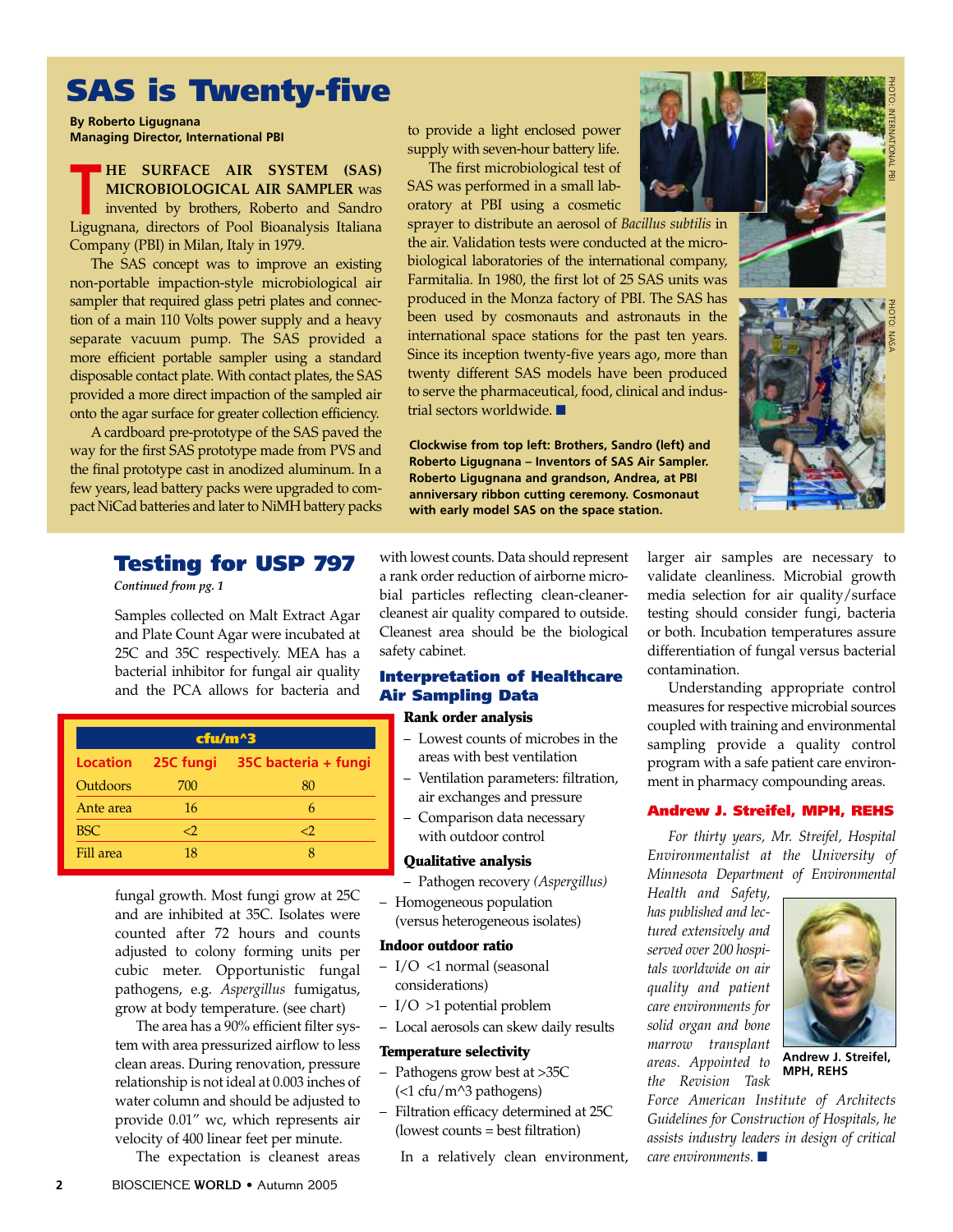# **Aerobiological Methodology: Limits and Uses of Viable Testing**

**By Bryce Kendrick, PhD, DSC, FRSC**

**N GENERAL, TECHNIQUES OF INVESTIGATIVE MOULD SAM-PLING** are divided into two main N GENEKAL, TECHNIQUES OF<br>INVESTIGATIVE MOULD SAMPLING are divided into two main<br>categories, which indicate two very different approaches to the problem of finding out what is there and what it might be doing. These are called 'viable' and 'non-viable' sampling methods.

The term 'viable' is used in the aerobiological context to describe propagules (whether spores, spore-bearing structures or hyphal fragments) which will germinate and grow on some common laboratory media (and sometimes, by

**There are several situations in which 'viable' and 'non-viable' methods can be truly complementary. (1) Perhaps the most important is the ability of culturing to resolve** *Penicillium* **from** *Aspergillus…*

extension, inside people whose immune systems are deficient or compromised). These propagules are often collected by drawing air onto the surface of a plate (Petri dish) containing a solid nutritive medium.

It is clear that the so-called 'viable' methods will detect only a fraction of the spores in the air that are actually viable, that many of the visually identifiable spores in the air are actually non-viable, and that the results of such methods, unsupported by other approaches, is bound to be misleading.

There are situations in which it matters whether the spores are alive. These are: (1) in hospitals, where patients may be either immunocompromised, or immunosuppressed as a result of their medical condition or their treatment, or (2) in the homes of immunodeficient people. In those cases, mould spores

belonging to thermotolerant or opportunistic species may be able to establish themselves within the patient and lead to serious illness and even death.

There are several situa-

tions in which 'viable' and 'non-viable' methods can be truly complementary. (1) Perhaps the most important is the ability of culturing to resolve *Penicillium* from *Aspergillus,* and to be precise about the species involved. Identification of, for example, *Aspergillus fumigatus* (which can cause disease in humans), may be very important. (2) If spores in samples are proven to be viable, at least some of those spores may remain viable for an extended period, and can affect future sampling. (3) Certain kinds of spores, especially those which are small and colourless, are often difficult or impossible to identify visually. (4) In some situations it may be helpful to know which species of a particular genus are present inside and outside a building.

It is clear that both 'viable' and 'nonviable' methodologies are valuable.

For the sake of clarification, I would like to see the term 'viable' replaced by 'culturable'. I would also like to drop the term 'non-viable', and call such tests 'broad-spectrum'.

#### **Bryce Kendrick, PhD, DSC, FRSC**

*Author of twelve books including* The Fifth Kingdom, *three textbooks and over 300 other publications, Dr. Kendrick* 



**Bryce Kendrick, PhD, DSC, FRSC**

*is Technical Advisor for Aerobiology Laboratory Associates, Inc.* **■**

# **Switching to SAS**

**By Paul E. Blankenship Metrology Technical Specialist Monsanto**

**NVIRONMENTAL MONITOR-ING IS ESSENTIAL TO OUR MONSANTO PROCESSING FACILITY, the world's largest automation PROCESSING FACILITY, the world's largest automat**ed bulk protein production operation. It produces Posilac, a sterile injectable pharmaceutical used to treat dairy cows to increase milk output.

Six-month service delays and frequent false positives and deviations with media strips provoked a consultant formerly from the FDA to highly recommend we switch to the SAS Microbial Air Sampler. After installation of 36 SAS Super 180 units to monitor our ten isolators and two cleanrooms, we prevented all false positives and the fingerprint "phenomenon" we had with strips. Less expected were the extensive cost savings with SAS. Each SAS sampler paid for

itself in just two months. In only six months, we saved \$380,000 in media, preparation time and down time for calibrations

The 48-hour turnaround for calibration and service of Bioscience International allows me to keep my 24 hour-a-day production cycle of four continuously rotating shifts 365 days a year running strong. We have a joke here at Monsanto that as soon

as we ship a unit to Bioscience for calibration and the delivery person takes it out the door, the return delivery person passes him in the doorway with the returned unit.

SAS also saves operating time because of its high speed of 180 lpm, the simplicity of inserting agar plates and the ruggedness of SAS to withstand sanitization. With our prior air samplers, when a technician sprayed the room during decontamination, liquid penetrated and ruined the circuit board. SAS keeps fluid out of the instrument.

**Each SAS sampler paid for itself in just two months. In only six months, we saved \$380,000 in media, preparation time and down time for calibrations.**

Turbulence was another issue with prior samplers. Before purchasing the SAS, we conducted smoke studies with the SAS and observed that it greatly reduces turbulence and has a clean unilinear airflow.

In addition to cost-savings and method improvement, the SAS provides the benefit of being a reference sampler. In a recent FDA inspection, the inspector saw the SAS and immediately commented "great" without the more typical response of ten questions for other instrumentation. (Having been validated in the field since 1979, SAS is referenced in the ACGIH guidelines and the USP Section 1116.) **■**